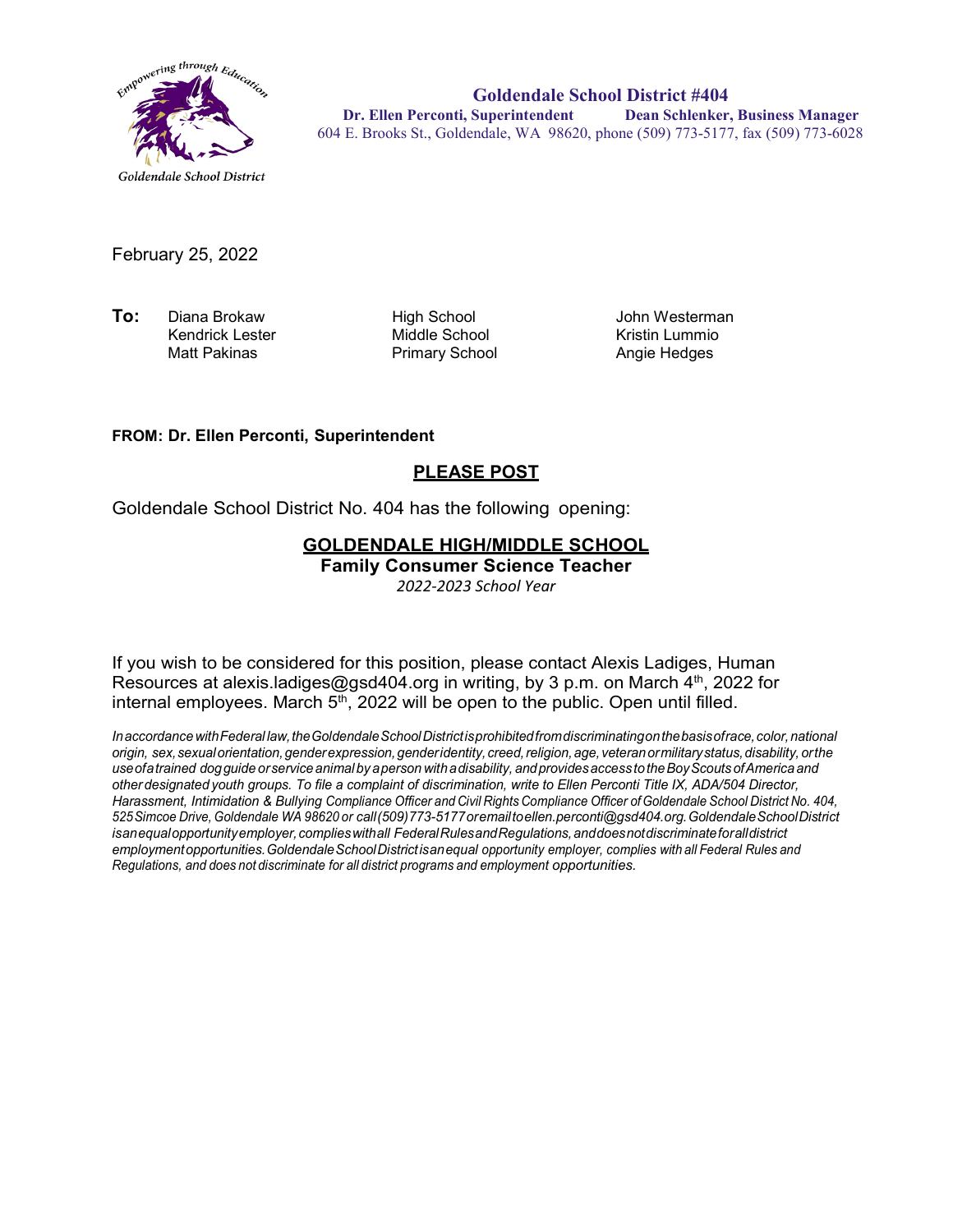

**GOLDENDALE SCHOOL DISTRICT NO. 404**

## **JOB DESCRIPTION**

## **TITLE OF POSITION: HIGH SCHOOL/MIDDLE SCHOOL FCS INSTRUCTOR**

| <b>QUALIFICATIONS:</b>                         | 1. Have or qualify for a valid Washington Teaching<br>Certificate and endorsed with Family Consumer Science<br>or ability to immediately obtain the certification.<br>2. Successful experience working in Family Consumer<br>Science or related field.<br>3. Knowledge of the current trends in the field.<br>4. Evidence of a high degree of confidentiality.<br>5. Effective communication and interpersonal skills, both verbally and in<br>writing.<br>6. Willingness and ability to work cooperatively with administration,<br>staff, students and parents.<br>7. Successful experience working with high school students and/or<br>middle school students and proven ability to relate to young people.<br>8. Knowledge of essential learning and ability to integrate them into the<br>classroom.<br>9. Understanding of available community resources.<br>10. Awareness and appreciation of diversity among individual<br>students; and the ability to set appropriate expectations for<br>individual students.<br>11. Knowledge and/or experience in serving students in rural districts.<br>12. Criminal history background and fingerprint check through<br>Washington State Patrol and FBI. |
|------------------------------------------------|---------------------------------------------------------------------------------------------------------------------------------------------------------------------------------------------------------------------------------------------------------------------------------------------------------------------------------------------------------------------------------------------------------------------------------------------------------------------------------------------------------------------------------------------------------------------------------------------------------------------------------------------------------------------------------------------------------------------------------------------------------------------------------------------------------------------------------------------------------------------------------------------------------------------------------------------------------------------------------------------------------------------------------------------------------------------------------------------------------------------------------------------------------------------------------------------------------|
| <b>REPORTS TO:</b>                             | <b>Building Principals</b>                                                                                                                                                                                                                                                                                                                                                                                                                                                                                                                                                                                                                                                                                                                                                                                                                                                                                                                                                                                                                                                                                                                                                                              |
| <b>JOB GOALS:</b>                              | Plan, coordinate, and instruct Career and Technical Education courses to<br>students in $5th - 12th$ grade                                                                                                                                                                                                                                                                                                                                                                                                                                                                                                                                                                                                                                                                                                                                                                                                                                                                                                                                                                                                                                                                                              |
| <b>PERFORMANCE</b><br><b>RESPONSIBILITIES:</b> | 1. Prepare teaching materials to implement lessons to provide<br>quality educational experiences to all students in a safe and<br>optimal learning environment.<br>2. Provide clear and focused instruction for all students by using a<br>variety of teaching strategies to meet the needs of all students to<br>assure successful learning through a defined course of study.<br>3. Collaborate with school personnel, subject instructors, CTE staff,<br>parents, and various community agencies for the purpose of<br>improving the quality of student outcomes, developing solutions,<br>planning curriculum and meeting CTE compliance requirements.<br>4. Advise parents and/or legal guardians of student progress for the<br>purpose of providing feedback to students and parents/guardians<br>to remain informed on student progress, expectations and goals<br>by using quality classroom-based assessments.<br>Establish and maintain standards of student behavior needed to<br>5.<br>provide and orderly, productive, engaging learning environment<br>Maintain consistent presence at worksite and regular hours,<br>6.                                                                 |